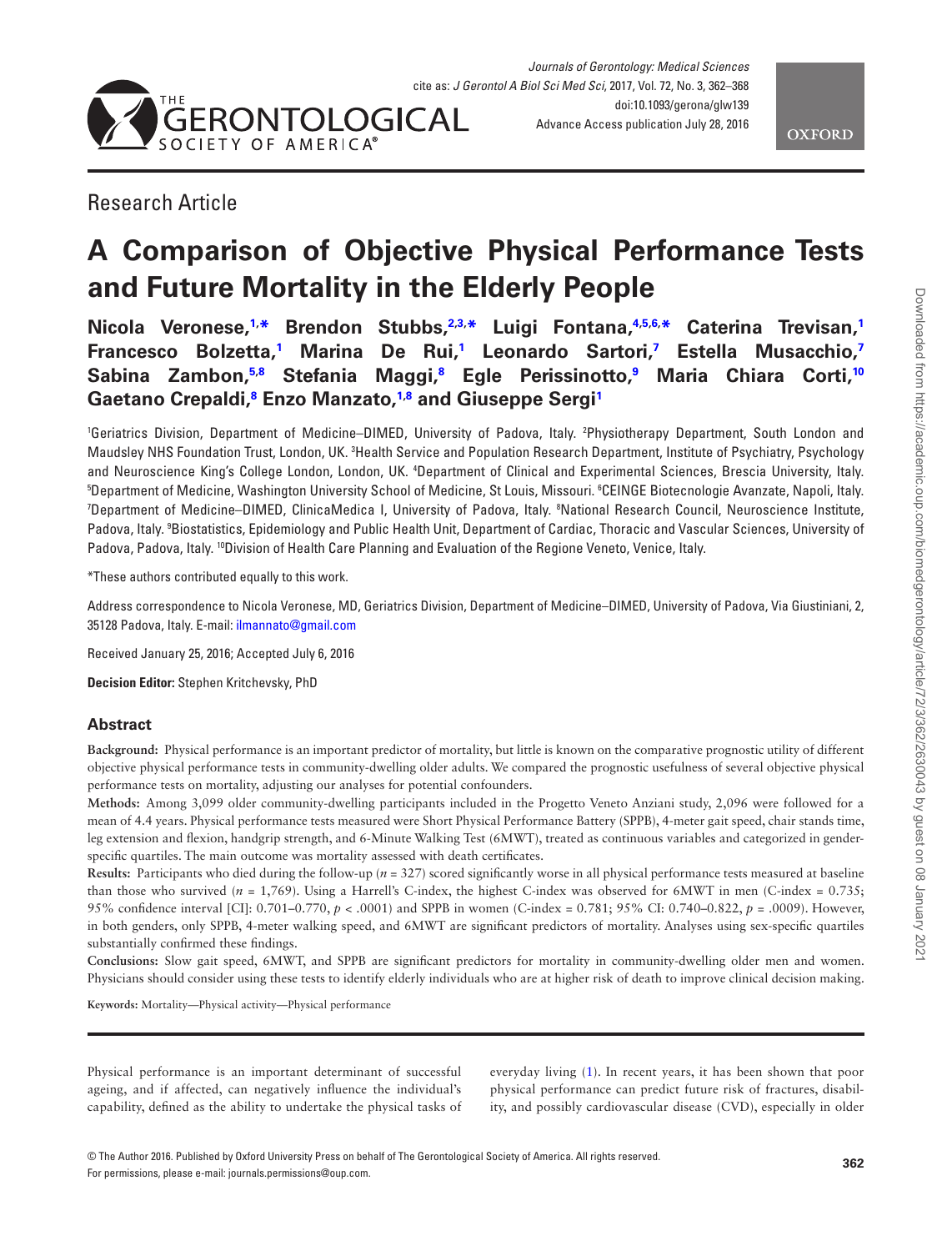adults ([2](#page-5-1)[,3\)](#page-5-2). However, little is known about the predictive role of objective physical performance tests on mortality risk in elderly men and women.

Data from a meta-analysis involving nine large cohort studies demonstrated that slower gait speed is associated with an increased risk of future mortality ([4](#page-5-3)). This finding was confirmed in a subsequent study, which found good evidence that reduced handgrip strength, slow gait speed, and chair stand are predictors of future mortality [\(5\)](#page-5-4). Nonetheless, the studies published to date have suffered from several methodological limitations. In particular, small sample size, inadequate sex representation, short duration of followup, appropriate adjustment for multiple and relevant confounding factors, and a lack of comparative data considering simultaneous testing of several objective physical performance measures in men and women  $(6-11)$ .

Given all of the aforementioned, we set out to compare the prognostic usefulness of several objective and well-known physical performance tests (SPPB and its items, handgrip strength, lower limb muscle strength, and 6-Minute Walking Test [6MWT]) on mortality in a large representative cohort study of community-dwelling older adults over 4.4 years while adjusting for multiple pertinent confounders. We also investigated whether sex-specific differences were evident on mortality outcomes. We hypothesized that all physical performance measures would predict mortality.

# **Methods**

## Data Source and Subjects

The data included participants from the *Progetto Veneto Anziani* (Pro.V.A.), an observational cohort study among Italian adults aged 65 years and older. The study population initially included 3,099 age- and sex-stratified Caucasian participants (1,854 women and 1,245 men) randomly selected between 1995 and 1997 using a multistage stratification method. Sampling procedures and data collection methods have been extensively described elsewhere [\(12](#page-6-1)). One follow-up was made after  $4.4 \pm 1.2$  years from baseline evaluation. The ethical committees of Padova University and the Local Health Units (USSL) n. 15 and n. 18 of the Veneto Region approved the study protocol, and participants gave their written informed consent.

#### Clinical Data

Participants were examined at city hospitals by trained physicians and nurses. Information was collected during a face-to-face interview. Regular physical activity was defined as ≥4 hour/week in the previous month of at least moderate physical activity (eg, brisk walking, cycling, gardening, dancing, or physical exercising), being 4 hour/week the median value of the PRO.V.A. sample. Monthly income was categorized as ≥500 versus <500 €, being 500 € the median value of the sample as whole. Smoking status was classified as "current" versus "never"/"previous" (for at least 1 year in the past). Alcohol drinking was categorized as "yes" versus "no" in the previous month. Educational level was categorized as ≥5 versus <5 years of schooling (which corresponds to the years of primary education in Italy). Functional status was assessed using the Katz's activities of daily living score. Any depressive symptoms were assessed with the Geriatric Depression Scale (GDS), a 30-item selfreporting tool for identifying depression that has been validated for use in the elderly people [\(13\)](#page-6-2). Cognitive status was evaluated through 30-items Mini-Mental State Examination (MMSE) score [\(14](#page-6-3)). MMSE was not available for five participants.

The presence of diabetes, CVD, hypertension, orthostatic hypotension, osteoarthritis, fractures, chronic obstructive pulmonary disease, or cancer was ascertained by board-certified physicians involved in the study, who examined all of the clinical information collected for each participant. Additional information included disease history, symptoms self-reported using standardized questionnaires, medical and hospital records, blood tests, and a physical examination ([12](#page-6-1)). We considered CVD as the presence of congestive heart failure, angina requiring a stent or angioplasty or hospitalization, myocardial infarction, stroke, atrial fibrillation, or peripheral artery disease. Diabetes was defined as fasting plasma glucose levels ≥7.0 mmol/L, glycosylated hemoglobin (HbA1c)  $\geq 6.5\%$ , the use of glucose-lowering drugs, or a history of a 2-hour postload glucose  $\geq 11.1$  mmol/L [\(16](#page-6-5)). Hypertension was defined as the presence of measured systolic blood pressure ≥140 mmHg, diastolic blood pressure ≥90 mmHg, or current use of antihypertensive medications ([17\)](#page-6-6). Orthostatic hypotension was defined as a drop of at least 20 mmHg in systolic or at least 10 mmHg in diastolic blood pressure in one of the two measurements [\(18](#page-6-7)). Renal function was evaluated using the Modification of Diet in Renal Disease (MDRD) study equation that was not recorded in three participants.

# Objective Physical Performance Measures

Physical performance and muscle strength measures were assessed using standardized objective performance tests that have previously been used extensively in the literature. Since a significant difference existed between genders for all the parameters investigated  $(p < .001)$ , the quartiles were calculated using gender-specific cutoffs for each test.

- $\triangleright$  SPPB [\(6\)](#page-6-0) scores were derived from three objective physical function tests. Each test scored from 0 (inability to complete the test) to 4 (highest level of performance). The scores for all three tests were pooled to obtain a composite score of 0 to 12, higher scores reflecting a better physical function. The cutoffs for dividing the sample into quartiles were 9, 11, and 11 points in men and 8, 9, and 11 points in women.
	- *Tandem test*: participants were asked to maintain their balance in side-by-side, semi-tandem, and full-tandem positions.
	- *4-m Walking speed*: the best performance achieved in two walks at participants' usual pace along a 4-meter corridor was recorded in meters per second. Participants were allowed to use canes or walkers.
	- *Chair stands time*: participants were asked to stand up and sit down five times as quickly as possible, with their hands folded across their chest. The time taken to complete the test, in seconds was recorded.

Since the 4-meter walking speed and chair stands time are predictors of several negative outcomes in older people [\(19](#page-6-8)), these parameters were also considered as separate items in this analysis. The cutoffs used for the 4-meter walking speed were 0.71, 0.83, and 0.97 m/s in men and 0.63, 0.74, and 0.85 m/s in women. For the chair stands time, the corresponding cutoffs were 9.3, 10.9, and 13.3 in men and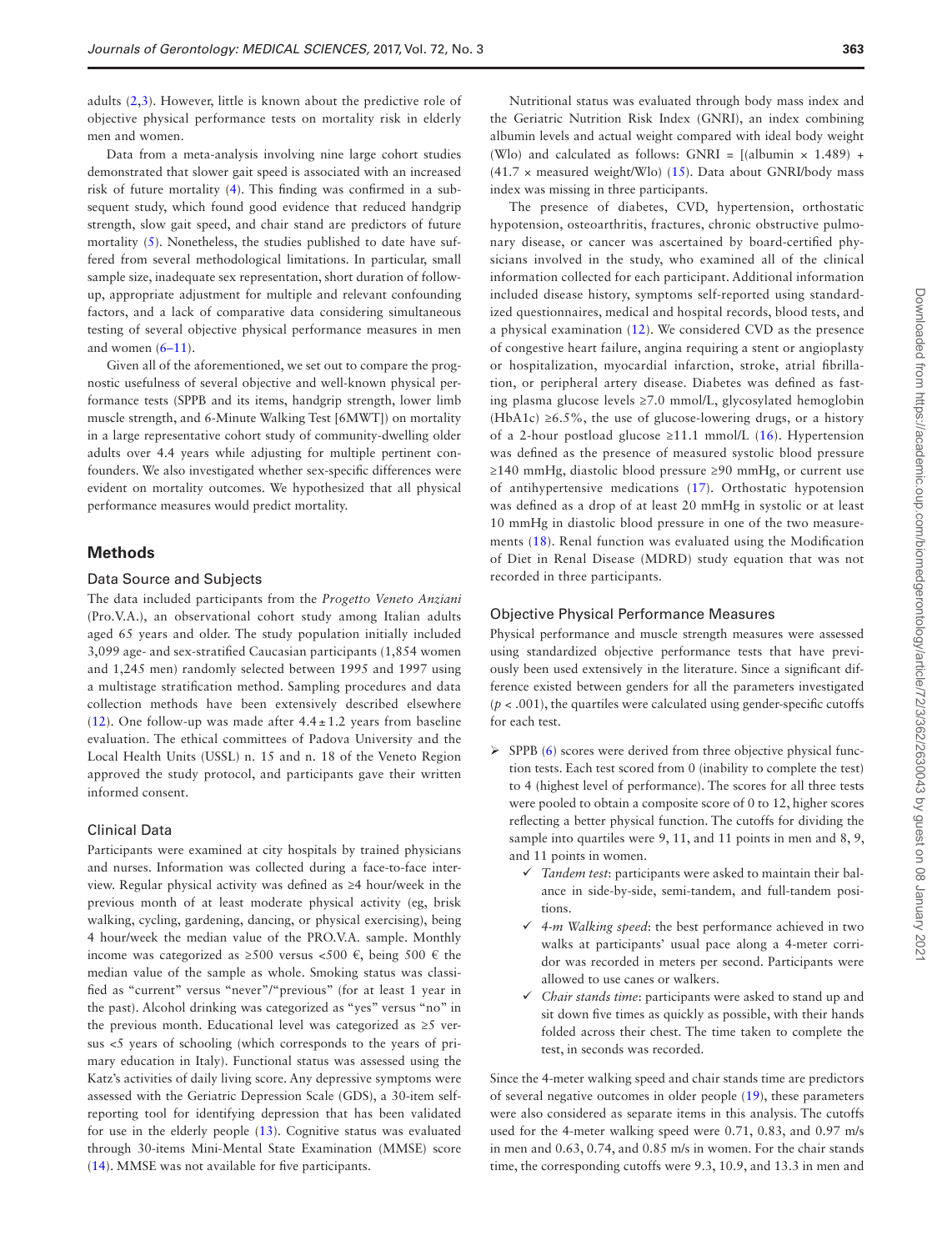10.2, 12.1, and 14.7s in women. Participants failing to complete the chair stand test or 4-meter walking speed were inserted in the worst quartile of performance in the analyses.

- *Leg extension and flexion*: knee extensor (quadriceps) and hip flexor (iliopsoas) muscle isokinetic strength was ascertained using a Nicholas Manual dynamometer (BK-7454, Fred Sammons, Inc.). The highest value recorded between the two legs for quadriceps strength was used in this analysis ([20\)](#page-6-9).The cutoffs for leg extension were 18, 25, and 34kg in men and14, 18, and 24kg in women; for leg flexion, they were 19, 25, and 31kg in men and 13, 17, and 22kg in women.
- *Handgrip strength*: this was measured in kilogram using a JAMAR handheld dynamometer (BK-7498, Fred Sammons, Inc.). The best result obtained at three attempts with each hand was used for our analyses. The cutoffs were 29, 34, and 39kg in men and 18, 22, and 26kg in women.
- *6MWT*: participants were asked to walk at their usual pace for 6 minutes, and the distance they covered was recording in meters [\(21](#page-6-10)). The cutoffs were 320, 381, and 442 meter in men and 263, 326, and 381 meter in women.

#### Mortality Surveillance

Survival status was determined at the follow-up evaluation through interviews with the relatives if the participant died. A copy of the official death certificate was obtained. The main cause of death reported in the death certificate was also recorded and classified according to ICD-9 ([12\)](#page-6-1).

#### Statistical Analyses

For the continuous variables, normal distributions were tested using the Shapiro–Wilk test. Participants' characteristics were summarized using means (±standard deviations) for continuous variables and counts and percentages for categorical variables, by survival status during follow-up. Age- and gender-adjusted *p* values were calculated as follows: the differences between the means of the covariates were analyzed for continuous variables using a general linear model; logistic regression was used for categorical variables.

Factors known to be associated with increased mortality in older people were considered for inclusion in the analysis. The predictors included in the final model were all the variables reaching  $p \leq .20$  in the univariate analyses assessed with Kaplan–Meier for categorical and Cox's regression analyses for continuous variables, respectively. Multicollinearity among covariates was estimated with the variance inflation factor considering a value ≥2 as exclusion criterion. Due to high collinearity with GNRI (variance inflation factor = 5.89), body mass index was excluded. Hazard ratios (HRs) and 95% confidence intervals (CIs) were used to compare survival rates across quartiles of physical performance and muscle strength tests, taking those in the fourth quartile (indicating best scores) for reference. In fully adjusted model, data were missing for 124 (=5.9% of the baseline population).

We investigated the ability of the model to predict risk of mortality using Harrell's *C* statistic ([22](#page-6-11)), for which the censoring distribution is considered when calculating the concordance probability. We consecutively introduced all the covariates independently associated with mortality in the Cox's regression analysis and, through a stepwise selection, only those with a *p*-value <.05 were kept. Physical performance tests were forced in the models independently from their statistical significance.

Since a significant difference  $(p < .001)$  existed for the interaction between all exposure and outcome parameters, the analyses were also conducted by gender. In sensitivity analyses, we removed one at the time the factors significantly associated with mortality that could explain gender differences in the association between poor physical performance and survival.

All analyses were performed using the SPSS 21.0 for Windows (SPSS Inc., Chicago, Illinois), except Harrell's C-index made with SAS 9.3. All statistical tests were two tailed, and statistical significance was assumed for a *p*-value ≤.05.

# **Results**

#### Study Flow of Participants

At baseline, from 3,099 eligible older adults, 658 and 345 were excluded due to incomplete physical performance measures and missing mortality data, respectively, leaving 2,096 within the current analyses. Compared with participants included in the current study, those not included were more likely to be men (52.2% vs. 42.0%; *p* < .001) and older (80.6±8.0 vs. 75.2±6.1; *p* < .001).

# Included Participants Details

The mean age of the 2,096 community-dwelling participants was  $75.2 \pm 6.1$  years [range: 65–103], of which 58.0% were women.

As shown in [Table 1,](#page-3-0) men had a twofold risk of death during follow-up compared with women (23.2 vs. 10.4%, *p* < .0001). Since the interaction between physical performance items at baseline by gender and survival status at follow-up was significant for all the tests included  $(p < .05)$ , the data are stratified according to gender.

A total of 327 participants (=15% of the baseline population) died during the follow-up. Independently from gender, those who died were significantly older than those who survived (*p* < .0001). After adjusting for age, participants who died had lower activities of daily living, MMSE, and GNRI scores ([Table 1\)](#page-3-0). Participants who died also had several more comorbidities including CVD and hypertension and used a higher number of medications than those who survived (see [Table 1\)](#page-3-0). Deceased men had a significant higher presence of orthostatic hypotension  $(p = .02)$ , whereas deceased women had a higher proportion of chronic obstructive pulmonary disease  $(p = .04)$  than those alive at follow-up.

Regarding physical performance, deceased men scored significantly worse than those alive in SPPB, gait speed, leg flexion, and 6MWT, whereas women dead at follow-up scored significantly worse in all the items of SPPB, in handgrip and 6MWT ([Table 1](#page-3-0)).

# Which Objective Physical Performance Tests Predicted Survival at Follow-up?

Supplementary Table 1 reports the findings of the Harrell's C-index showing that this parameter, when including only covariates significantly associated with mortality, ranges from 0.721 (95% CI: 0.685–0.756) in men to 0.769 (95% CI: 0.727–0.811) in women, respectively. When added singular physical performance items, the highest C-index was observed for 6MWT in men (C-index = 0.735; 95% CI: 0.701–0.770, *p* < .0001) and SPPB in women (C-index = 0.781; 95% CI: 0.740–0.822, *p* = .0009). However, in both genders, only SPPB, 4-meter walking speed and 6MWT are significant predictors of mortality as shown in Supplementary Table 1.

[Table 2](#page-4-0) reports Cox's regression analyses in the sample as a whole and by gender over a mean follow-up of  $4.4 \pm 1.2$  years. Taking those in the fourth quartile (best physical performance as reference) and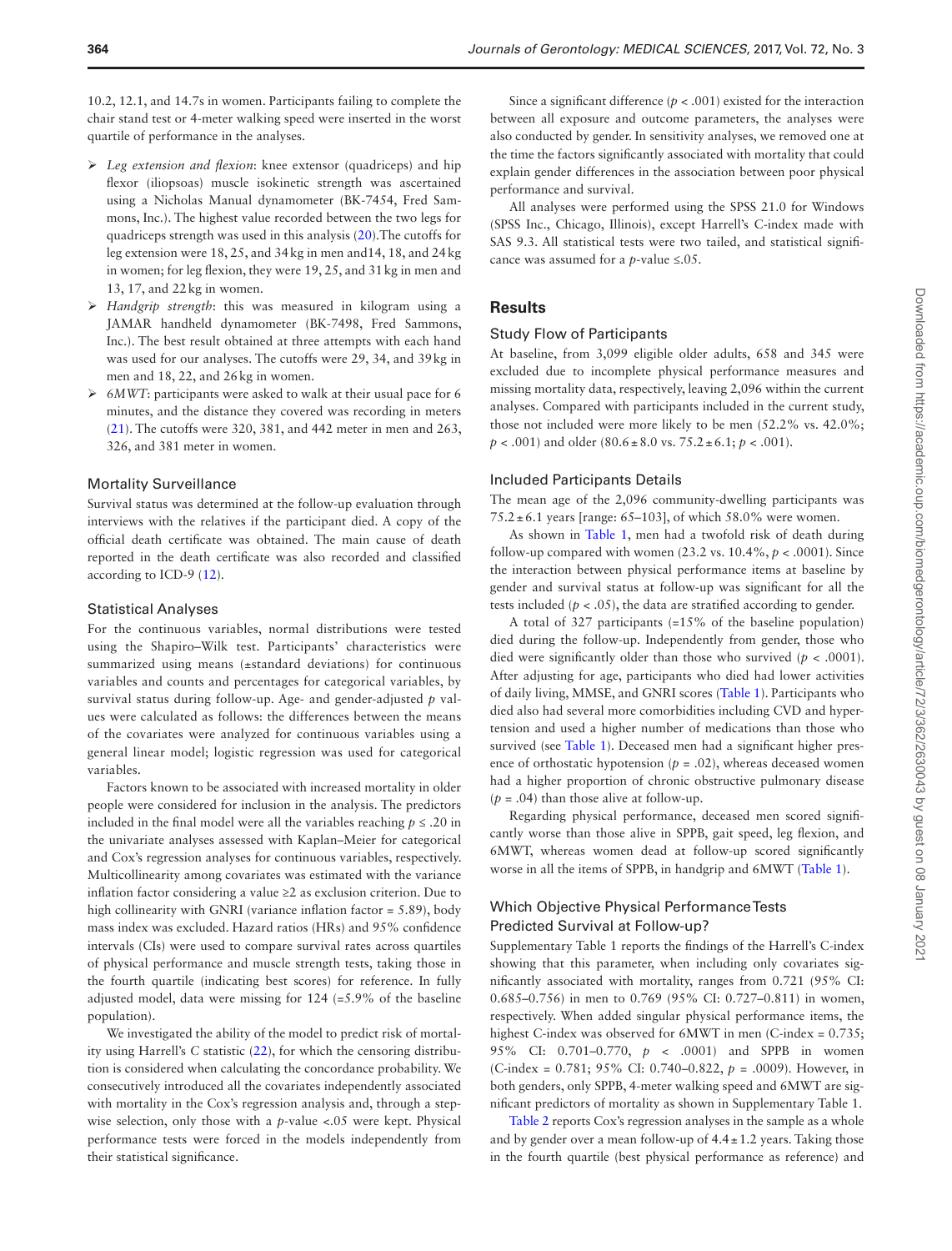<span id="page-3-0"></span>

|  |  |  |  |  |  | Table 1. Baseline Characteristics of the Study Sample by Survival Status During the Follow-up |
|--|--|--|--|--|--|-----------------------------------------------------------------------------------------------|
|--|--|--|--|--|--|-----------------------------------------------------------------------------------------------|

|                                                  | Men                  |                      | Women                  |                          |
|--------------------------------------------------|----------------------|----------------------|------------------------|--------------------------|
| Participants' characteristics                    | Deceased $(n = 204)$ | Survived $(n = 674)$ | Deceased ( $n = 123$ ) | Survived ( $n = 1,094$ ) |
| Age (years)                                      | 79.1(7.4)            | $73.9(6.9)***$       | 79.2(7.2)              | 73.5 $(6.4)$ ***         |
| General and anthropometric characteristics       |                      |                      |                        |                          |
| Alcohol drinking $(\% )$                         | 166(81.4)            | 590 (87.5)           | 72(41.5)               | 444 (40.6)               |
| Current smokers (%)                              | 34(16.7)             | 114(16.9)            | 3(2.4)                 | 56 $(5.1)$ **            |
| Educational level $>5$ y (%)                     | 35(18.2)             | 141 (21.4)           | 8(7.0)                 | 117(10.9)                |
| Monthly income $\geq 500 \in (%$                 | 101(50.0)            | 357(53.0)            | 31(25.8)               | 301(28.2)                |
| Physical activity $\geq 4$ hr/wk (%)             | 67(32.8)             | 266(39.5)            | 16(13.0)               | 222(20.3)                |
| ADL (score)                                      | 5.3(1.2)             | 5.7(0.8)             | 5.1(1.2)               | 5.5 $(0.9)$ **           |
| BMI $(kg/m2)$                                    | 26.2(3.7)            | 27.0(3.7)            | 27.4(4.9)              | 28.1(4.7)                |
| GDS (score)                                      | 8.5(4.8)             | $8.1(3.8)$ ***       | 10.7(5.5)              | $10.3(5.2)$ ***          |
| MMSE (score)                                     | 23.3(5.1)            | $25.6(3.6)$ ***      | 21.7(6.1)              | 24.7 $(4.0)$ ***         |
| GNRI (score)                                     | 105.4(5.5)           | $107.3(5.1)$ **      | 104.9(5.6)             | $106.7(4.9)$ ***         |
| Medical conditions and renal function assessment |                      |                      |                        |                          |
| Diabetes $(\% )$                                 | 34(16.7)             | 102(15.1)            | 36(29.3)               | $158(14.4)$ ***          |
| Hypertension $(\% )$                             | 157(77.3)            | 463 $(68.7)^*$       | 101(82.1)              | 784 (71.1)               |
| Orthostatic hypotension (%)                      | 73 (36.7)            | $169(25.2)^*$        | 40(32.5)               | 367(33.8)                |
| CVD(% )                                          | 77(37.7)             | $149(22.1)***$       | 36(29.3)               | $115(10.5)***$           |
| Osteoarthritis (%)                               | 100(49.0)            | 332 (49.3)           | 94 (76.4)              | 705 (64.4)               |
| Fractures (%)                                    | 14(6.9)              | 41(6.1)              | 10(8.1)                | 93 (8.5)                 |
| COPD $(\% )$                                     | 46(22.5)             | 79 $(11.7)$ **       | 11(8.9)                | $50(4.6)$ *              |
| Cancer $(\% )$                                   | 31(15.2)             | 40 $(5.9)$ ***       | 9(7.3)                 | 73(6.7)                  |
| eGFR (ml/min)                                    | 70.7(19.1)           | 75.2(17.3)           | 63.1(18.0)             | 67.7(17.6)               |
| Number of medications                            | 3.0(2.1)             | 2.2(2.0)             | 3.7(2.3)               | $2.7(2.0)**$             |
| Physical performance tests                       |                      |                      |                        |                          |
| SPPB (points)                                    | 8.7(2.5)             | $10.3(1.8)$ ***      | 7.3(2.4)               | $9.1(2.1)$ ***           |
| 4-m Walking speed (m/s)                          | 0.7(0.2)             | $0.9(0.2)$ ***       | 0.6(0.2)               | $0.8(0.2)$ ***           |
| Chair stands time (s)                            | 13.3(5.5)            | 11.7(7.8)            | 16.0(8.7)              | $13.4(7.2)^*$            |
| Leg extension (kg)                               | 23.8(14.8)           | 27.5(11.7)           | 17.1(6.9)              | 19.7(10.3)               |
| Leg flexion (kg)                                 | 23.0(13.0)           | $26.9(10.9)^*$       | 16.5(6.7)              | 18.4 (15.4)              |
| Handgrip (kg)                                    | 30.7(8.4)            | 34.6(8.1)            | 18.9(5.5)              | 22.1 $(5.6)$ **          |
| 6MWT(m)                                          | 318.6 (99.4)         | 393.7 (90.7)***      | 275.8 (88.8)           | 326.0 $(84.3)$ ***       |

*Notes:* Unless otherwise specified, p values were adjusted for age using a general linear model or logistic regression, as appropriate. Numbers are means (and standard deviations) or numbers (and percentages) as appropriate. ADL = activities of daily living; BMI = body mass index; COPD = chronic obstructive pulmonary disease; CVD = cardiovascular disease; eGFR = estimated glomerular filtration rate; GDS = Geriatric Depression Scale; GNRI = Geriatric Nutritional Risk Index; MMSE = Mini Mental State Examination.

 $*p < .05.$  \*\**p* < .01. \*\*\**p* < .001: between survival and deceased by sex.

after adjusting for baseline potential confounders, participants in the two lowest quartiles of SPPB (Q1: HR = 2.06; 95% CI: 1.27–3.34, *p* = .003; Q2: HR = 1.84; 95% CI: 1.10–3.05, *p* = .02; Supplementary Figure 1) carried a significant higher risk of death. Among the items included in SPPB, only slow walking speed was associated with a higher rate of death during the follow-up period (Q1: HR = 1.56; 95% CI: 1.01-2.40,  $p = .04$ ; Supplementary Figure 2), whereas among the other tests investigated only those in the lowest quartile of 6MWT reported a significant higher risk of death (Q1: HR = 2.00; 95% CI: 1.27–3.18, *p* = .003; Supplementary Figure 3).

After stratifying for sex, in men ( $n = 879$ ), the lowest quartile of SPPB, 4-meter walking speed and 6MWT all predicted mortality in the fully adjusted model, whereas none of the physical measures predicted mortality in women ( $n = 1,217$ ; [Table 2](#page-4-0)). In a sensitivity analysis, when we removed GNRI from this model, the HR for the worst quartile of SPPB (HR = 2.11, 95% CI: 1.11–4.57, *p* = .02) and 6MWT (Q1: HR = 1.77, 95% CI: 1.08–3.87, *p* = .03) became significant in women as well. In contrast, the removal of other factors that significantly increased mortality (ie, CVD, diabetes, and current smoking) did not modify the association between these physical performance tests and mortality (data not shown).

# **Discussion**

Although poor physical performance is a well-recognized predictor of mortality in the elderly, a paucity of research studies has considered the comparative prognostic usefulness of multiple physical performance tests. In our study, we compared the prognostic usefulness of seven objective physical performance tests on mortality, adjusting for multiple pertinent confounders, to address limitations in previous studies published on this topic.

At baseline, people that subsequently died scored significantly worse across all measures. The prognostic usefulness of these tests was, however, different since only low SPPB scores, slow gait speed, and 6MWT were significant predictors of mortality in both genders. In women, the prognostic validity of low SPPB and 6MWT scores seems to be influenced by the coexistence of poor nutritional status evaluated through low GNRI. Interestingly, we found no evidence that muscle strength tests or chair stands significantly predict mortality.

Among the physical tests significantly associated with mortality, the prognostic usefulness of SPPB, 4-meter walking speed and 6MWT seems to be similar, independently from gender.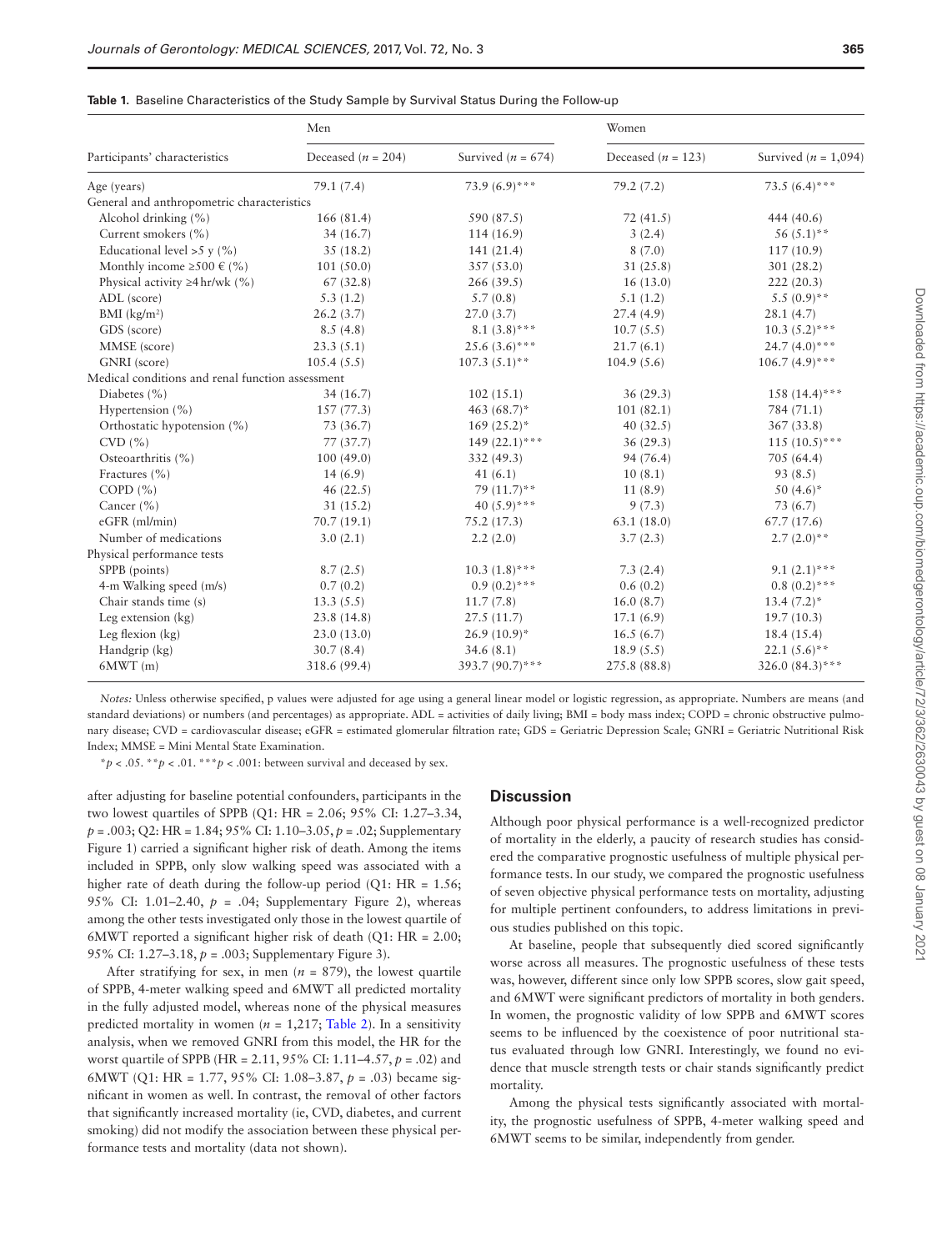<span id="page-4-0"></span>

| $\frac{1}{2}$                  |
|--------------------------------|
|                                |
| $\ddot{\phantom{0}}$           |
|                                |
|                                |
|                                |
|                                |
|                                |
| í                              |
| ı                              |
|                                |
|                                |
|                                |
| , at the $\sim$                |
|                                |
| $\frac{1}{2}$<br>$\frac{1}{2}$ |
| ı                              |
|                                |
|                                |
|                                |
|                                |
|                                |
|                                |
|                                |
| l                              |
|                                |
| $\vdots$                       |
| $\mathbf{I}$                   |
| -- - - - -                     |
| i                              |
|                                |
|                                |
| :                              |
|                                |
|                                |
| $\vdots$<br>l                  |
|                                |
|                                |
|                                |
|                                |
|                                |
|                                |
|                                |
| N                              |
|                                |

|                      | Males               |                     |                                                                                  |                  |                                                                                                                                                                                                                                                                                                                                                                                                      |                 | Females             |                     |                                                                                                                                                          |              |                                                           |                 |
|----------------------|---------------------|---------------------|----------------------------------------------------------------------------------|------------------|------------------------------------------------------------------------------------------------------------------------------------------------------------------------------------------------------------------------------------------------------------------------------------------------------------------------------------------------------------------------------------------------------|-----------------|---------------------|---------------------|----------------------------------------------------------------------------------------------------------------------------------------------------------|--------------|-----------------------------------------------------------|-----------------|
|                      | Number of<br>deaths | Number of<br>people | Unadjusted hazard<br>ratio (95% CI)                                              | $p$ Value        | Fully adjusted hazard ratio<br>(95% CI)                                                                                                                                                                                                                                                                                                                                                              | $p$ Value       | Number of<br>deaths | Number of<br>people | Unadjusted hazard ratio<br>$(95\% \text{ CI})$                                                                                                           | $p$ Value    | $\widehat{\sigma}$<br>hazard ratio (95%<br>Fully adjusted | p Value         |
| SPPB                 |                     |                     |                                                                                  |                  |                                                                                                                                                                                                                                                                                                                                                                                                      |                 |                     |                     |                                                                                                                                                          |              |                                                           |                 |
| $\mathcal{O}^4$      | 15                  | 194                 | $1$ [ref.]                                                                       |                  | [ref.]                                                                                                                                                                                                                                                                                                                                                                                               |                 | 12                  | 320                 | $1$ [ref.]                                                                                                                                               |              | $1$ [ref.]                                                |                 |
| $\overline{Q}$       | $\overline{51}$     | 268                 | 2.83 (1.54-5.22)                                                                 | .001             | $.88(0.93 - 3.77)$                                                                                                                                                                                                                                                                                                                                                                                   | 08              | 29                  | 449                 | $1.59(0.80 - 3.13)$                                                                                                                                      | .18          | $1.00(0.50 - 2.06)$                                       | 99              |
| $\mathcal{Q}^2$      | 59                  | 221                 | $4.04(2.21 - 7.40)$                                                              | 1001             | .99 (1.06-3.72)                                                                                                                                                                                                                                                                                                                                                                                      | $\overline{0}$  | 24                  | 157                 | 4.11 (2.05-8.27                                                                                                                                          | $_{0.001}$   | $2.02(0.93 - 4.38)$                                       | .08             |
| $\overline{O}$       | $\sqrt{2}$          | 195                 | 6.75 (3.58-11.72)                                                                | 5001             | $.10(1.10 - 3.99)$<br>$\mathbf{\Omega}$                                                                                                                                                                                                                                                                                                                                                              | $\overline{c}$  | 58                  | 292                 | 5.18 (2.76-9.72                                                                                                                                          | 5001         | $1.83(0.85 - 3.95)$                                       | $\overline{12}$ |
|                      | 4-m Walking speed   |                     |                                                                                  |                  |                                                                                                                                                                                                                                                                                                                                                                                                      |                 |                     |                     |                                                                                                                                                          |              |                                                           |                 |
| $\beta$              | $21\,$              | 219                 | $1$ [ref.]                                                                       |                  | $[\mathrm{ref.}]$                                                                                                                                                                                                                                                                                                                                                                                    |                 | $18\,$              | 320                 | $1$ [ref.]                                                                                                                                               |              | $1$ [ref.]                                                |                 |
| $\Im$                | 45                  | 251                 | 1.73 (1.02-2.93)                                                                 | 04               | $.61(0.94 - 2.76)$                                                                                                                                                                                                                                                                                                                                                                                   | 08              | $\overline{21}$     | 318                 | $1.15(0.60 - 2.20)$                                                                                                                                      | 99.          | $0.97(0.50 - 1.89)$                                       | .93             |
| $\mathcal{Q}^2$      | 57                  | 211                 | 2.86 (1.73-4.75)                                                                 | 5001             | $.75(1.00 - 3.06)$                                                                                                                                                                                                                                                                                                                                                                                   | 05              | 22                  | 268                 | $1.52(0.80 - 2.88)$                                                                                                                                      | 20           | $0.84(0.42 - 1.67)$                                       | $\ddot{\circ}$  |
| $\overline{O}$       | $\rm 81$            | 197                 | $4.68(2.88 - 7.61)$                                                              | 5001             | .83 (1.08-3.11)                                                                                                                                                                                                                                                                                                                                                                                      | 0 <sup>3</sup>  | $\mathcal{C}$       | 312                 | 3.58 (2.08-6.18)                                                                                                                                         | 5001         | $1.64(0.80-3.35)$                                         | .18             |
|                      | Chair stands time   |                     |                                                                                  |                  |                                                                                                                                                                                                                                                                                                                                                                                                      |                 |                     |                     |                                                                                                                                                          |              |                                                           |                 |
| $\mathcal{L}$        | 25                  | 210                 | $1$ [ref.]                                                                       |                  | $[\mathrm{ref.}]$                                                                                                                                                                                                                                                                                                                                                                                    |                 | 17                  | 286                 | $1$ [ref.]                                                                                                                                               |              | $1$ [ref.]                                                |                 |
| $\Im$                | 50                  | 229                 | $1.91(1.16-3.15)$                                                                | $\overline{0}$ . | $.40(0.84 - 2.24)$                                                                                                                                                                                                                                                                                                                                                                                   | .19             |                     | 274                 | $1.21(0.64 - 2.32)$                                                                                                                                      | .56          | $0.82(0.42 - 1.60)$                                       | 57              |
| $\Im$                | 58                  | 220                 | 2.41 (1.48-3.92                                                                  | 5001             | $1.42(0.85 - 2.36)$                                                                                                                                                                                                                                                                                                                                                                                  | .18             | 216                 | 281                 | 1.43 (0.77-2.66)                                                                                                                                         | .26          | $0.94(0.49 - 1.80)$                                       | .84             |
| $\overline{Q}$       | $\overline{7}$      | 219                 | $2.89(1.78 - 4.67)$                                                              | 5001             | $.00(0.59 - 1.73)$                                                                                                                                                                                                                                                                                                                                                                                   | 98              |                     | 254                 | $3.22(1.86 - 5.57)$                                                                                                                                      | 5001         | $1.66(0.89 - 3.09)$                                       | $\Xi$           |
|                      | Leg extension       |                     |                                                                                  |                  |                                                                                                                                                                                                                                                                                                                                                                                                      |                 |                     |                     |                                                                                                                                                          |              |                                                           |                 |
| $\breve{Q}$          | 33                  | 219                 | $1$ [ref.]                                                                       |                  | $[\mathrm{ref.}]$                                                                                                                                                                                                                                                                                                                                                                                    |                 |                     | 305                 | $1$ [ref.]                                                                                                                                               |              | $1$ [ref.]                                                |                 |
| $\widetilde{Q}$      | 46                  | 221                 | $1.41(0.89 - 2.22)$                                                              | $\overline{14}$  | $0.81(0.50 - 1.32)$                                                                                                                                                                                                                                                                                                                                                                                  | $\ddot{=}$      | 2348                | 306                 | $1.00(0.56 - 1.79)$                                                                                                                                      | 99           | $0.71(0.39 - 1.29)$                                       | 26              |
| $\Omega$             | 56                  | 220                 | $1.50(0.95 - 2.37)$                                                              | .08              | $0.90(0.56 - 1.44)$                                                                                                                                                                                                                                                                                                                                                                                  | 65              |                     | 303                 | $1.55(0.91 - 2.66)$                                                                                                                                      | $\Xi$        | $1.16(0.66 - 2.03)$                                       | $\mathcal{C}$   |
| $\overline{Q}$       | $69$                | 218                 | $2.04(1.32 - 3.15)$                                                              | .001             | $0.73(0.45 - 1.19)$                                                                                                                                                                                                                                                                                                                                                                                  | $\overline{21}$ | $\overline{4}$      | 304                 | $1.44(0.84 - 2.49)$                                                                                                                                      | $\ddot{.}19$ | $0.71(0.39 - 1.29)$                                       | 26              |
| Leg flexion          |                     |                     |                                                                                  |                  |                                                                                                                                                                                                                                                                                                                                                                                                      |                 |                     |                     |                                                                                                                                                          |              |                                                           |                 |
| $\breve{\mathrm{O}}$ | 34                  | 219                 | $1$ [ref.]                                                                       |                  | [ref.]                                                                                                                                                                                                                                                                                                                                                                                               |                 |                     | 305                 | 1 [ref.]                                                                                                                                                 |              | $1$ [ref.]                                                |                 |
| $\Im$                | 35                  | 220                 | $0.96(0.59 - 1.57)$                                                              | .87              | $0.66(0.40 - 1.10)$                                                                                                                                                                                                                                                                                                                                                                                  | $\Xi$           |                     | 309                 | $1.27(0.73 - 2.21)$                                                                                                                                      | $\ddot{=}$   | $1.19(0.67 - 2.10)$                                       | 56              |
| $\Im$                | 53                  | 220                 | $1.49(0.95 - 2.33)$                                                              | .08              | $0.77(0.47 - 1.24)$                                                                                                                                                                                                                                                                                                                                                                                  | .28             | 23.848              | 300                 | $1.29(0.74 - 2.25)$                                                                                                                                      | 36           | $0.93(0.53 - 1.65)$                                       | 81              |
| $\overline{Q}$       | $82\,$              | 219                 | $2.51(1.65 - 3.80)$                                                              | 5001             | $1.10(0.69 - 1.76)$                                                                                                                                                                                                                                                                                                                                                                                  | 68              |                     | 304                 | 1.41 (0.82-2.43)                                                                                                                                         | 22           | $0.80(0.45 - 1.43)$                                       | $-45$           |
|                      | Handgrip strength   |                     |                                                                                  |                  |                                                                                                                                                                                                                                                                                                                                                                                                      |                 |                     |                     |                                                                                                                                                          |              |                                                           |                 |
| $\breve{O}$          | 33                  | 227                 | $1$ [ref.]                                                                       |                  | $[{\rm ref.}]$                                                                                                                                                                                                                                                                                                                                                                                       |                 | 12                  | 309                 | $1$ [ref.]                                                                                                                                               |              | $1$ [ref.]                                                |                 |
| $\Im$                | 40                  | 227                 | $1.18(0.74 - 1.89)$                                                              | 49               | $0.84(0.51 - 1.37)$                                                                                                                                                                                                                                                                                                                                                                                  | 48              | $\frac{30}{31}$     | 315                 | $2.23(1.13 - 4.40)$                                                                                                                                      | $\sim$       | $1.71(0.86 - 3.42)$                                       | .13             |
| $\Im$                | $\overline{31}$     | 182                 | 1.04 (0.62-1.72                                                                  | .89              | $0.53(0.30 - 1.42)$                                                                                                                                                                                                                                                                                                                                                                                  | 47              |                     | 322                 | 2.50 (1.29-4.87                                                                                                                                          | $.007$       | $1.16(0.56 - 2.37)$                                       | 69              |
| $\overline{O}$       | $100\,$             | 242                 | $3.05(2.03-4.56)$                                                                | 5001             | $0.86(0.49 - 1.51)$                                                                                                                                                                                                                                                                                                                                                                                  | 60              | 50                  | 272                 | 4.30 (2.26-8.17                                                                                                                                          | 5001         | $1.27(0.58 - 2.75)$                                       | 55.             |
| <b>EMMP</b>          |                     |                     |                                                                                  |                  |                                                                                                                                                                                                                                                                                                                                                                                                      |                 |                     |                     |                                                                                                                                                          |              |                                                           |                 |
| $\beta$              | 20                  | 222                 | $1$ [ref.]                                                                       |                  | $[\mathrm{ref.}]$<br>$\overline{ }$                                                                                                                                                                                                                                                                                                                                                                  |                 | 12                  | 309                 | $1$ [ref.]                                                                                                                                               |              | $1$ [ref.]                                                |                 |
| $\Im$                | 40                  | 218                 | $2.02(1.17-3.48)$                                                                | $\overline{0}$ . | $1.49(0.85 - 2.61)$                                                                                                                                                                                                                                                                                                                                                                                  | 16              | $22$ $22$           | 307                 | $1.79(0.88 - 3.64)$                                                                                                                                      | $\Xi$        | $1.40(0.66 - 2.95)$                                       | 38              |
| $\Im$                | 50                  | 236                 | $2.21(1.31 - 3.74)$                                                              | .003             | $1.32(0.75 - 2.30)$                                                                                                                                                                                                                                                                                                                                                                                  | 33              |                     | 301                 | $1.84(0.91 - 3.72)$                                                                                                                                      | 60.          | $0.85(0.39 - 1.85)$                                       | 69              |
| $\overline{O}$       | 94                  | 202                 | 5.57 (3.47-9.22)                                                                 | 5001             | $2.17(1.21 - 3.86)$                                                                                                                                                                                                                                                                                                                                                                                  | 009             |                     | 301                 | 5.52 (2.96-10.30)                                                                                                                                        | 5001         | $1.81(0.83 - 3.90)$                                       | $\overline{14}$ |
|                      |                     |                     | adjusted models ( $p \le .05$ ) are highlighted in bold. Q4 indicates those with |                  | Notes: Unless otherwise specified, data are presented as hazard ratios and 95% CIs. CI = confidence interval; SPPB = Short Physical Performance Battery; 6MWT = 6-Minute Walking Test. Significant results in the fully-                                                                                                                                                                             |                 |                     |                     | the best, Q1 those with the worst scores in the physical performance tests. The fully adjusted model included age, preserved activities of daily living, |              |                                                           |                 |
|                      |                     |                     |                                                                                  |                  | and Mini-Mental State Examination score (all as continuous variables); presence at the baseline of diabetes, hypertension, orthostatic hypotension, cardiovascular diseases, chronic obstructive pulmonary disease, and cancer<br>(all "ves" vs. "no"); renal function; smoking habits (current vs. never/former); geriatric nutritional risk index; and number of medications (both as continuous). |                 |                     |                     |                                                                                                                                                          |              |                                                           |                 |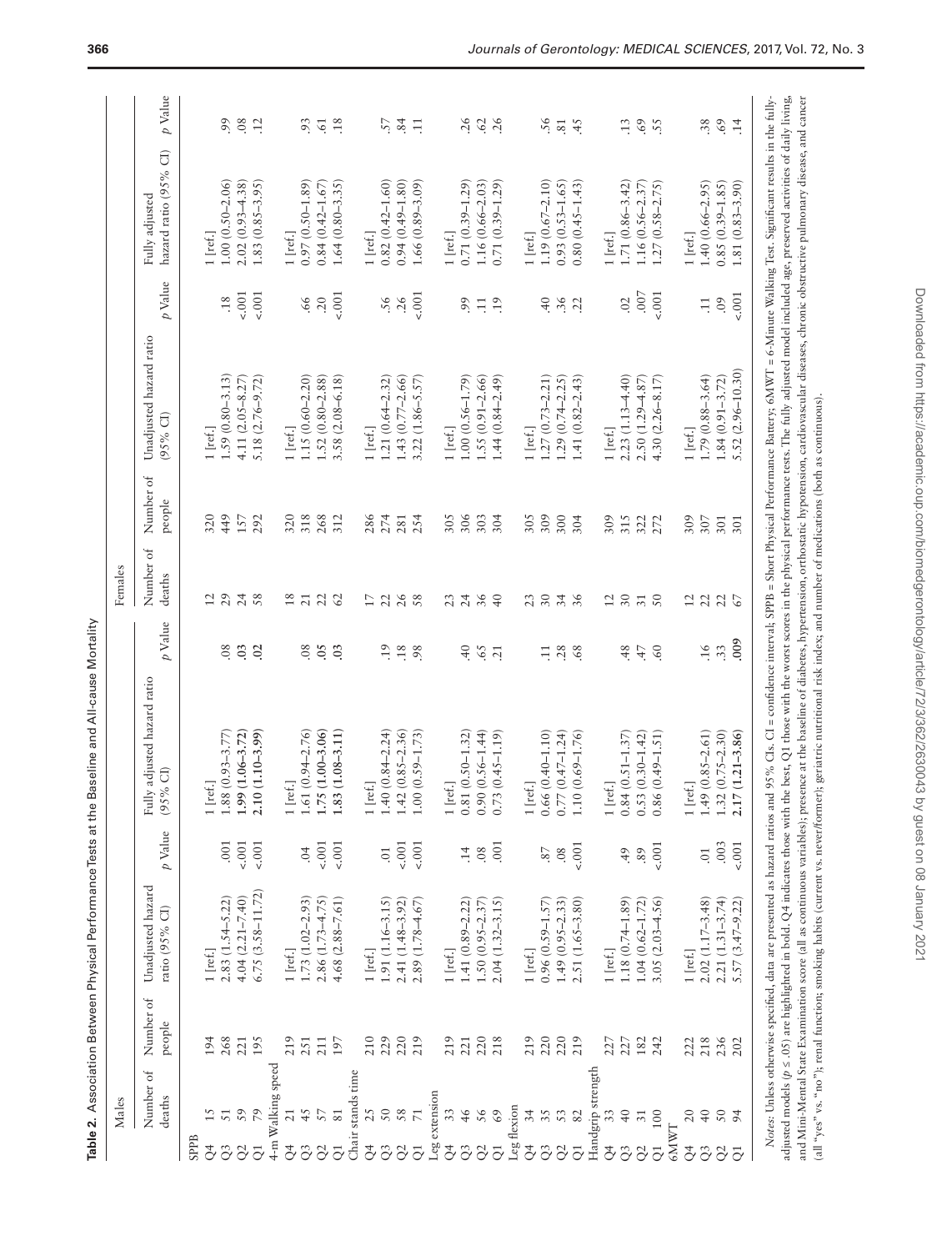Data from multiple studies have shown that slow walking gait speed is associated with a higher risk of CVD ([23\)](#page-6-12), disability [\(24](#page-6-13)), repeated hospitalizations [\(25](#page-6-14)), and mortality in oncological patients [\(26](#page-6-15)). Our data further support the importance of screening community-dwelling older adults for impaired walking gait speed in order to improve clinical and therapeutic decision making. The SPPB test was significantly associated with mortality, it is easy to perform with low time and cost requirements.

A curious finding from our data is that physical performance measures are strong predictors of mortality in males, but in women, the prognostic value of poor physical performance is influenced by their nutritional status when using the categorization in quartiles. This is an important result suggesting that when dealing with elderly women, physicians should monitor not only SPPB scores but also consider the degree of malnutrition. Previous literature has also found that slower gait speed is associated with a slightly increased risk of dressing dependence among women, whereas mobility limitations are approximately the same [\(24](#page-6-13)). The exact reasons why malnutrition appears to influence physical performance and the associated mortality risk in women is unclear but might be mediated at least in part by the detrimental impact of malnutrition on sarcopenia in women ([27\)](#page-6-16).

In our study, we found that also the 6MWT was associated with mortality reporting also the highest C-index among the tests investigated, but this test can be time consuming in practice and requires space and resources. It has been shown that the 6MWT is associated with higher mortality in patients with chronic obstructive pulmonary disease or other respiratory diseases ([28,](#page-6-17)[29\)](#page-6-18), but to the best of our knowledge, there is only one study exploring the possible association between low 6MWT and mortality in community-dwelling older people, finding a no significant association ([30](#page-6-19)). An alternative could be the 400-meter walk test to address the concerns about time and space in the clinical setting.

Poor physical performance levels could be associated to a higher mortality rate through several mechanisms. First, those with poor physical performance usually have higher presence of comorbidities leading to an earlier mortality (like diabetes, CVD, cancer, and chronic obstructive pulmonary disease). However, we attempted to circumvent this limitation by adjusting for these factors in our analyses. Second, low physical performance level is associated also with remarkable endocrine dysfunction, inflammation, and oxidative stress, and all these factors are associated with higher risk of death [\(5\)](#page-5-4). Finally, low performance physical activity levels seem to be associated to a higher risk of several conditions accelerating the transition to death, including malnutrition, dementia, and CVD [\(31](#page-6-20)[,32](#page-6-21)). Thus, poor physical performance might increase the risk of mortality indirectly through the development of such severe comorbidities.

Our findings provide important evidence that physicians should assess physical performance level in older people with objective measures, and not solely rely on self-reported questionnaires, which are characterized by inherent bias and inaccuracy largely due to strong recall bias in older people [\(33](#page-6-22)).Consistently, we found no difference in self-reported physical activity level between participants that died and survived at the follow-up, whereas participants who died scored worse across all objective physical performance tests. Poor physical performance might be a potential endophenotype for mortality among this population  $(5)$ . Interestingly, data from a recent review ([34\)](#page-6-23) demonstrated that physical activity plays a key role in the progression of disability, reinforcing the concept that increasing physical activity is one of the most effective preventive strategies in preventing and delaying disability.

This study has a number of limitations and strengths. One potential limitation is the duration of the follow-up. The systematic review and meta-analysis of Cooper and colleagues ([5](#page-5-4)) suggested that for some tests (eg, handgrip strength) it would be better to have a follow-up of 5 years in order to observe an increased risk of mortality. Second, we did not remeasure the changes of physical performance tests assessed at the baseline, and this could affect our findings. Third, due to missing data and loss to follow-up, we encountered a notable dropout among participants. Fourth, the excluded participants and those who dropped out were significantly older males than those included, and this potentially could introduce a bias as well. Finally, no body composition parameters were included in our analyses, and this could play an important role in the association between poor physical performance and mortality.

In conclusion, data from this large longitudinal study indicate that poor physical performance, in particular slow gait speed and SPPB, are risk factors for mortality in older adults. Our data support the importance of routinely screening community-dwelling older adults for impaired walking gait speed with simple and cost-effective tests, such as the SPPB, in order to improve clinical and therapeutic decision making. More studies are needed to understand the effects of physical exercise and nutritional interventions that improve physical performance on mortality risk in community dwelling elderly men and women.

# **Supplementary Material**

Supplementary material can be found at: http://biomedgerontology. oxfordjournals.org/

# **Funding**

This work was supported by the data collection phase of the PRO.V.A. study was supported by the Fondazione Cassa di Risparmio di Padova e Rovigo; University of Padova; the Azienda Unità Locale Socio Sanitaria 15 and 18 of the Veneto Region; and a grant from the Veneto Regional Authority (Ricerca Sanitaria Finalizzata n.156/03). The data analysis phase was also financed by a grant from the University of Padova (Population Aging—Economics, Health, Retirement and the Welfare State—POPA\_EHR).

## **Conflict of Interest**

The authors have no conflict of interest to declare.

## **References**

- <span id="page-5-0"></span>1. Kuh D. A life course approach to healthy aging, frailty, and capability. *J Gerontol A Biol Sci Med Sci*. 2007;62:717–721. [http://www.ncbi.nlm.nih.](http://www.ncbi.nlm.nih.gov/pubmed/17634317) [gov/pubmed/17634317](http://www.ncbi.nlm.nih.gov/pubmed/17634317). Accessed November 11, 2015.
- <span id="page-5-1"></span>2. den Ouden ME, Schuurmans MJ, Arts IE, van der Schouw YT. Physical performance characteristics related to disability in older persons: A systematic review. *Maturitas*. 2011;69:208–219. doi:10.1016/j.maturitas.2011.04.008
- <span id="page-5-2"></span>3. Reuben DB, Seeman TE, Keeler E, et al. Refining the categorization of physical functional status: The added value of combining self-reported and performance-based measures. *Journals Gerontol Ser A Biol Sci Med Sci*. 2004;59:M1056–M1061. doi:10.1093/gerona/59.10.M1056
- <span id="page-5-3"></span>4. Studenski S, Perera S, Patel K, et al. Gait speed and survival in older adults. *JAMA*. 2011;305:50–58. doi:10.1001/jama.2010.1923
- <span id="page-5-4"></span>5. Cooper R, Kuh D, Hardy R. Objectively measured physical capability levels and mortality: Systematic review and meta-analysis. *BMJ*. 2010;341:c4467. [http://www.pubmedcentral.nih.gov/articlerender.fcgi?a](http://www.pubmedcentral.nih.gov/articlerender.fcgi?artid=2938886&tool=pmcentrez&rendertype=abstract)